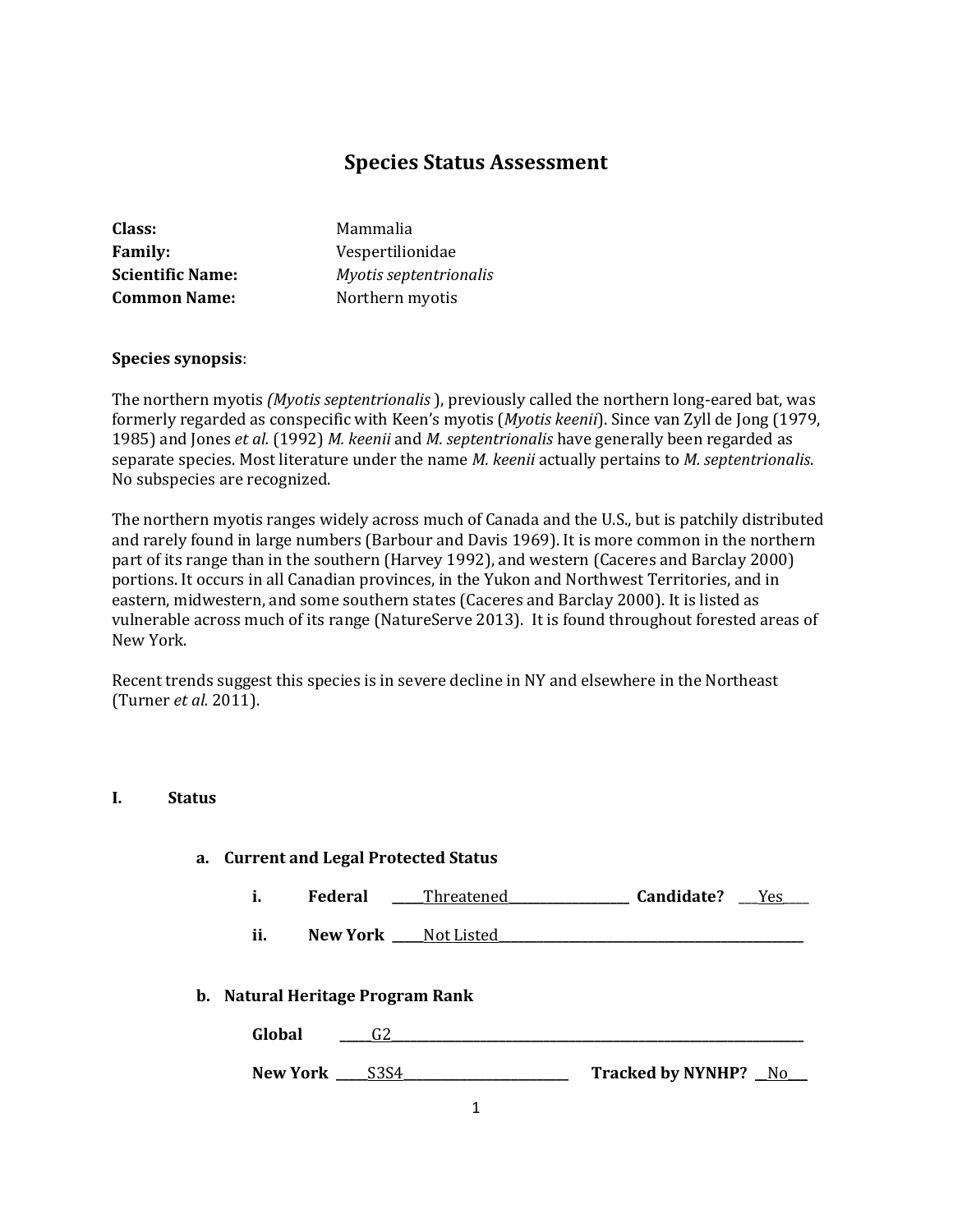### **Other Rank:**

IUCN Red List— Least Concern COSEWIC – Designated Endangered in an emergency assessment in February 2012.

### **Status Discussion:**

The northern myotis was formerly common in New York. Since 2008 it has been one of the least frequently encountered bats and is now presumed to be rare. This species is predicted to become extirpated due to WNS (Langwig et al. 2012). Its listing status thus does not reflect the current trends and abundance.

# **II. Abundance and Distribution Trends**

**a. North America**

**Abundance** \_\_**X**\_\_ **declining \_\_\_\_ increasing \_\_\_\_\_stable \_\_\_\_\_unknown Distribution: \_ X\_\_ declining \_\_\_\_\_increasing \_\_\_\_\_stable** \_\_ \_\_ **unknown**

**Time frame considered: \_\_**Rapid recent decline from 1985-2011 **\_\_\_\_\_\_\_\_\_\_\_\_\_**

**b. Regional** 

| Abundance                                                   |        |         |
|-------------------------------------------------------------|--------|---------|
| $\underline{X}$ declining _____ increasing                  | stable | unknown |
| Distribution:                                               |        |         |
| $X$ declining ______ increasing                             | stable | unknown |
| Regional Unit Considered: Rapid recent decline in Northeast |        |         |
| <b>Time Frame Considered:</b> 1985 - 2011                   |        |         |

**c. Adjacent States and Provinces**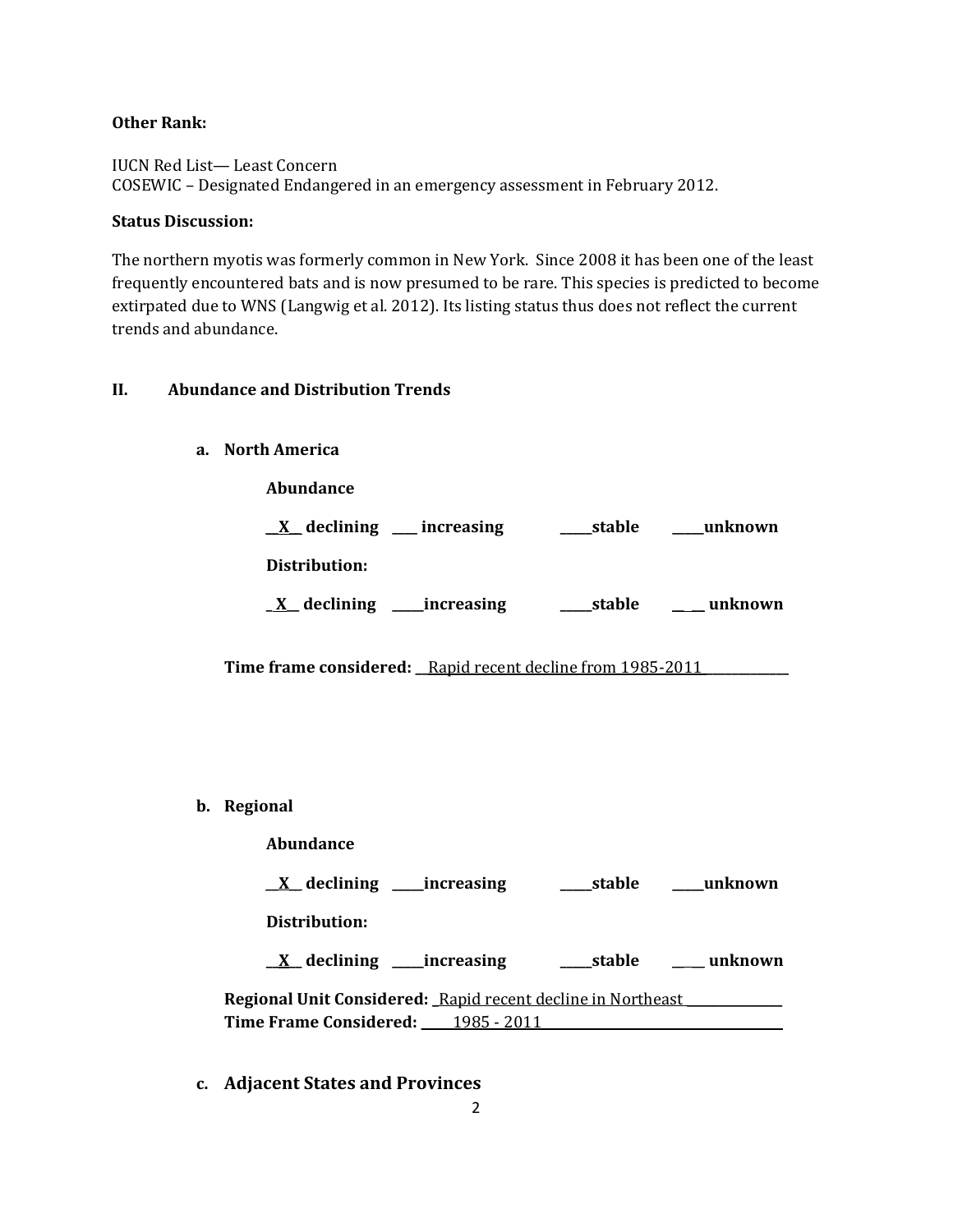| <b>CONNECTICUT</b>                                                                                     |                                                               |                |
|--------------------------------------------------------------------------------------------------------|---------------------------------------------------------------|----------------|
| <b>Abundance</b>                                                                                       |                                                               |                |
|                                                                                                        |                                                               |                |
| Distribution:                                                                                          |                                                               |                |
|                                                                                                        |                                                               |                |
|                                                                                                        |                                                               |                |
| Time frame considered: Rapid recent decline<br>Listing Status: Not listed Status: Not listed SGCN? Pes |                                                               |                |
|                                                                                                        |                                                               |                |
|                                                                                                        |                                                               |                |
| MASSACHUSETTS Not Present Modata Modata                                                                |                                                               |                |
| <b>Abundance</b>                                                                                       |                                                               |                |
|                                                                                                        |                                                               |                |
| Distribution:                                                                                          |                                                               |                |
|                                                                                                        |                                                               |                |
|                                                                                                        |                                                               |                |
| Time frame considered: Rapid recent decline from 1987 - 2012                                           |                                                               |                |
|                                                                                                        |                                                               |                |
|                                                                                                        |                                                               |                |
|                                                                                                        |                                                               |                |
|                                                                                                        |                                                               |                |
| NEW JERSEY Not Present _______                                                                         |                                                               | No data ______ |
| <b>Abundance</b>                                                                                       |                                                               |                |
|                                                                                                        |                                                               |                |
| Distribution:                                                                                          |                                                               |                |
|                                                                                                        | <u>X</u> declining ____increasing ______stable ______ unknown |                |
|                                                                                                        |                                                               |                |
| Time frame considered: Rapid recent decline<br>Listing Status: Not Listed Motel SGCN? No               |                                                               |                |
|                                                                                                        |                                                               |                |
| <b>ONTARIO</b>                                                                                         |                                                               |                |
| Abundance                                                                                              |                                                               |                |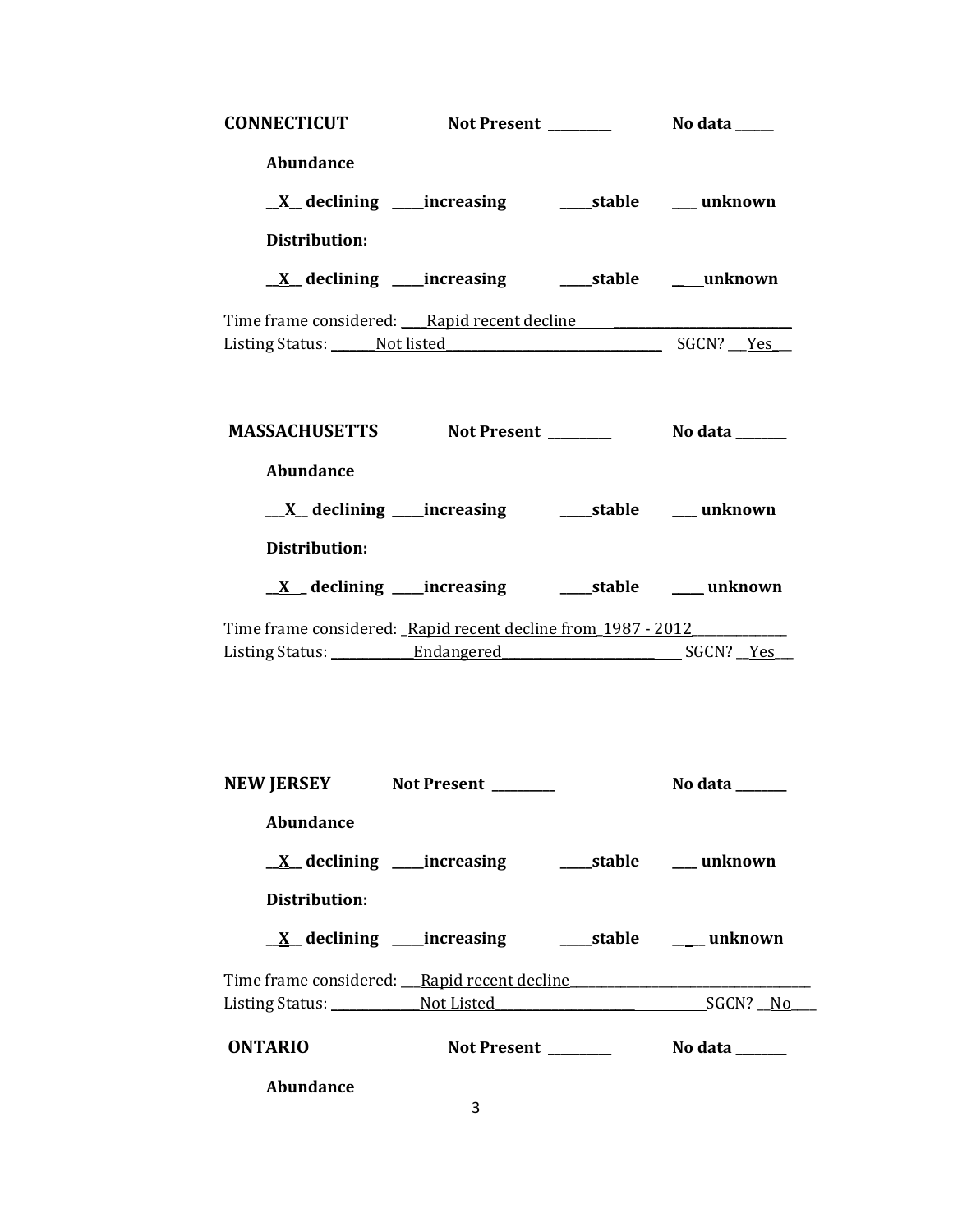|                  | <u>X</u> declining ____increasing _______stable _____unknown            |  |
|------------------|-------------------------------------------------------------------------|--|
| Distribution:    |                                                                         |  |
|                  | $\underline{X}$ declining ____increasing __________stable ______unknown |  |
|                  | Time frame considered: Rapid recent decline                             |  |
|                  |                                                                         |  |
|                  | PENNSYLVANIA Not Present _________ No data _____                        |  |
| <b>Abundance</b> |                                                                         |  |
|                  | <u>X</u> declining ____increasing _______stable _____unknown            |  |
| Distribution:    |                                                                         |  |
|                  | <u>X</u> declining ____increasing ______stable ____unknown              |  |
|                  | Time frame considered: Rapid recent decline from 2004 - 2011            |  |
|                  |                                                                         |  |
| <b>QUEBEC</b>    |                                                                         |  |
| <b>Abundance</b> |                                                                         |  |
|                  | <u>X</u> declining ____increasing ______stable ____unknown              |  |
| Distribution:    |                                                                         |  |
|                  | <u>X</u> declining ____increasing _____stable ____unknown               |  |
|                  |                                                                         |  |
|                  |                                                                         |  |
| <b>VERMONT</b>   |                                                                         |  |
| <b>Abundance</b> |                                                                         |  |
|                  | <u>X</u> declining ____increasing ______stable _____unknown             |  |
| Distribution:    |                                                                         |  |
|                  | <u>X</u> declining ____increasing ______stable _____unknown             |  |
|                  | Time frame considered: Rapid recent decline from 2004 - 2011            |  |
|                  |                                                                         |  |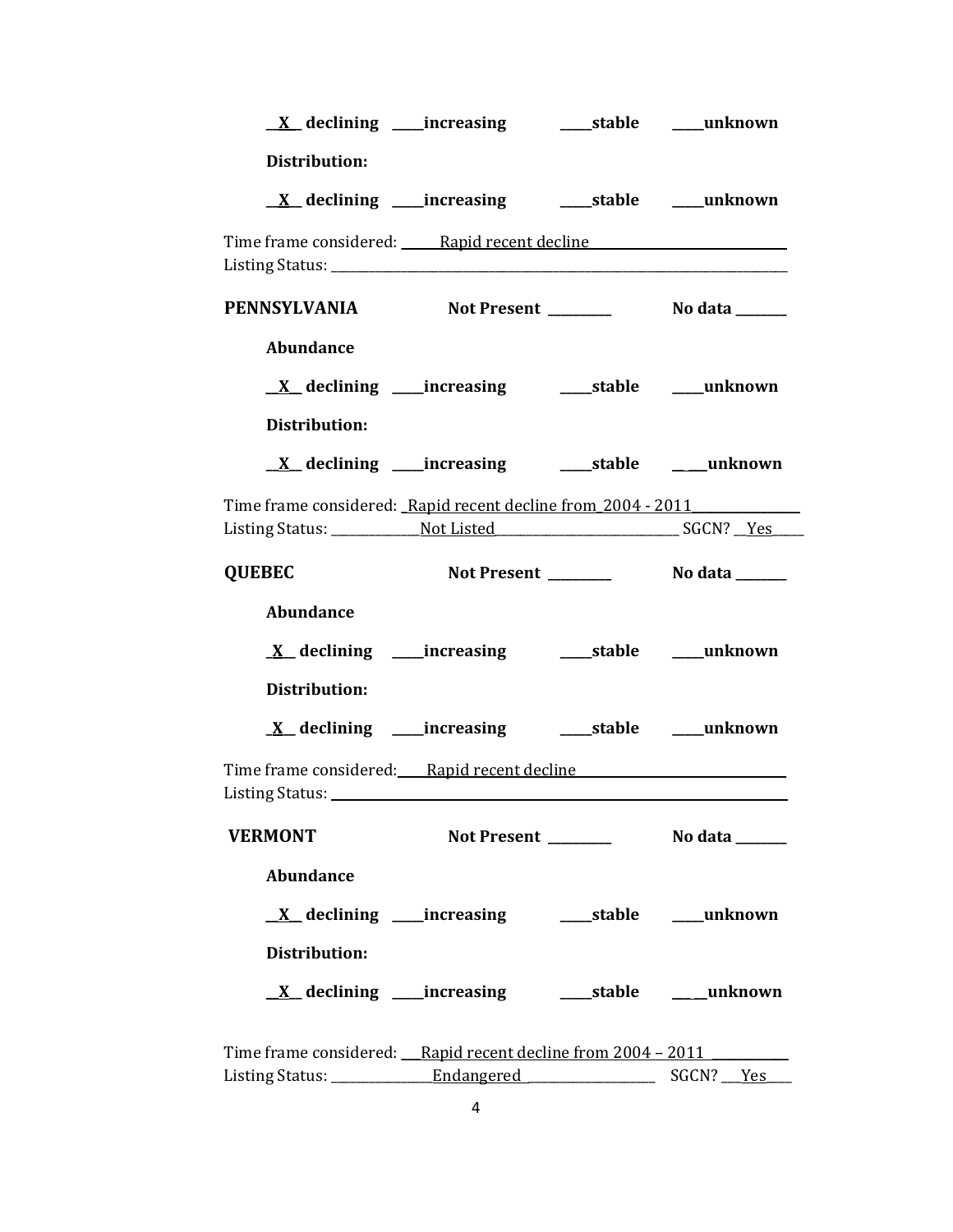| d. NEW YORK                                                  |            | No data |
|--------------------------------------------------------------|------------|---------|
| Abundance                                                    |            |         |
| $X$ declining ______ increasing                              | stable     | unknown |
| Distribution:                                                |            |         |
| $\underline{\mathbf{X}}$ declining ____increasing            | ____stable | unknown |
| Time frame considered: Rapid recent decline from 1985 - 2013 |            |         |

### **Monitoring in New York.**

Winter hibernacula surveys

Summer acoustic survey

Mist netting (non-target species for surveys mostly aimed at detecting presence/absence of Indiana bats)

#### **Trends Discussion:**

The northern myotis was formerly common in NY and regularly encountered throughout northeastern North America. Since the arrival of white-nose sydrome (WNS), the species has become rare throughout the region, with observed decline in NY exceeding 95% (Turner *et al.* 2011), suggesting a severely declining trend. Encounters are currently so rare that assessment of trends since 2011 have been uncertain. It is unclear whether these declines have resulted in reduced distribution in NY or elsewhere.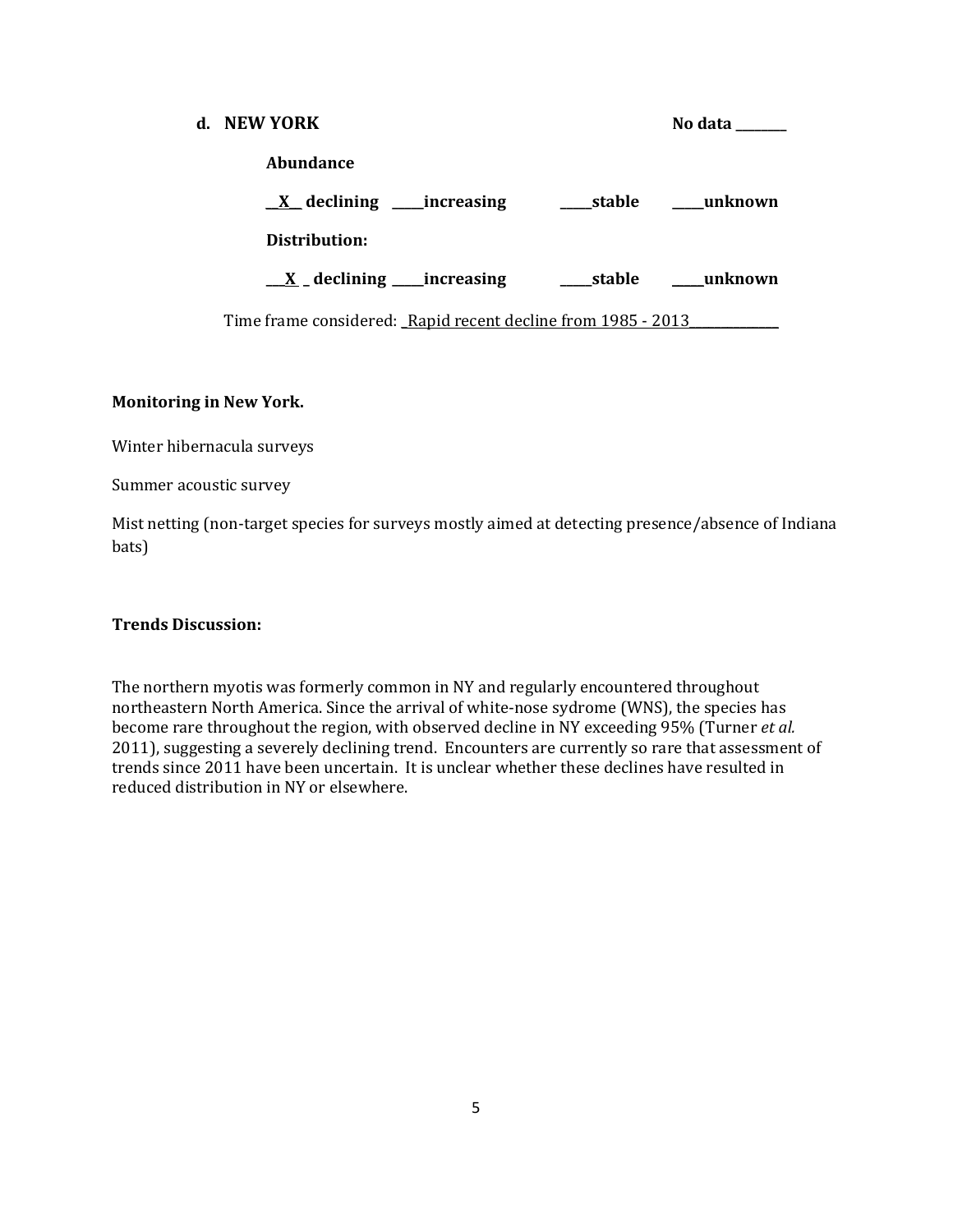

Figure 1. Range of the northern myotis in North America (Caceres and Barcalay 2000).



Figure 2. Conservation status of the northern myotis in North America (NatureServe 2012).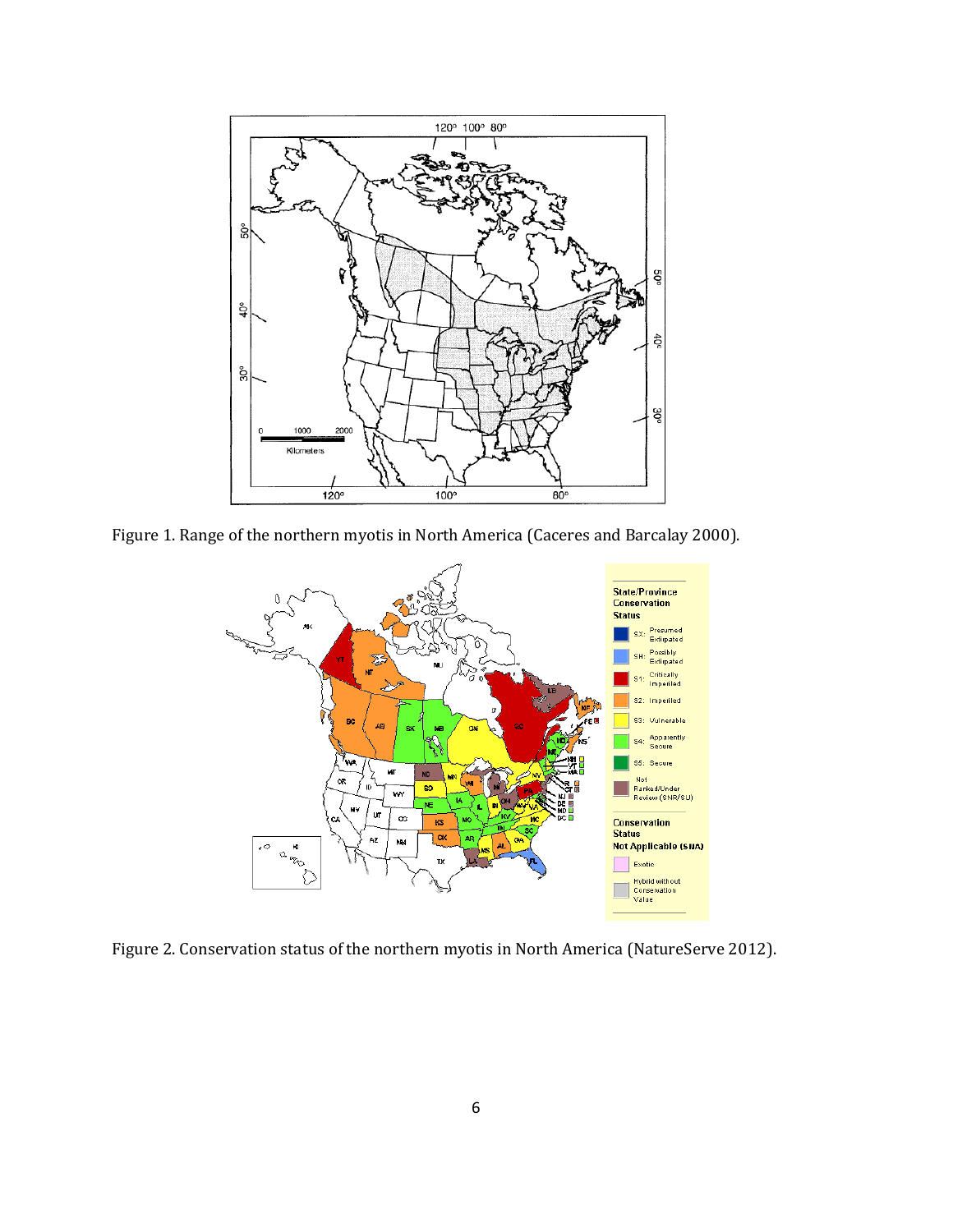#### **III. New York Rarity, if known:**

| Historic      | # of Animals | # of Locations | % of State |
|---------------|--------------|----------------|------------|
| prior to 1970 |              |                |            |
| prior to 1980 |              |                |            |
| prior to 1990 |              |                |            |

### **Details of historic occurrence:**

The northern long-eared bat was observed in 62% of hibernacula surveys prior to 2007 (NYSDEC winter survey database).

CPUE for mist net surveys prior to 2008 was 0.36/net-night state-wide (NYSDEC files).

| Current                        | # of Animals | # of Locations | % of State |
|--------------------------------|--------------|----------------|------------|
|                                |              |                |            |
| Details of current occurrence: |              |                |            |

Encounters in NY hibernacula have declined by >97% in sites where WNS has been present for 2 or more years (Turner *et al*. 2011).

CPUE for recent mist net surveys has averaged 0.01/net-night (NYSDEC files).

#### **New York's Contribution to Species North American Range:**

| % of NA Range in New York | <b>Classification of New York Range</b> |  |  |
|---------------------------|-----------------------------------------|--|--|
| $\frac{100}{2}$ (endemic) | X <b>Core</b>                           |  |  |
| $-76-99$                  | __Peripheral                            |  |  |
| 51-75                     | ___ Disjunct                            |  |  |
| 26-50                     | Distance to core population:            |  |  |
| $-1 - 25$                 |                                         |  |  |

### **IV. Primary Habitat or Community Type:**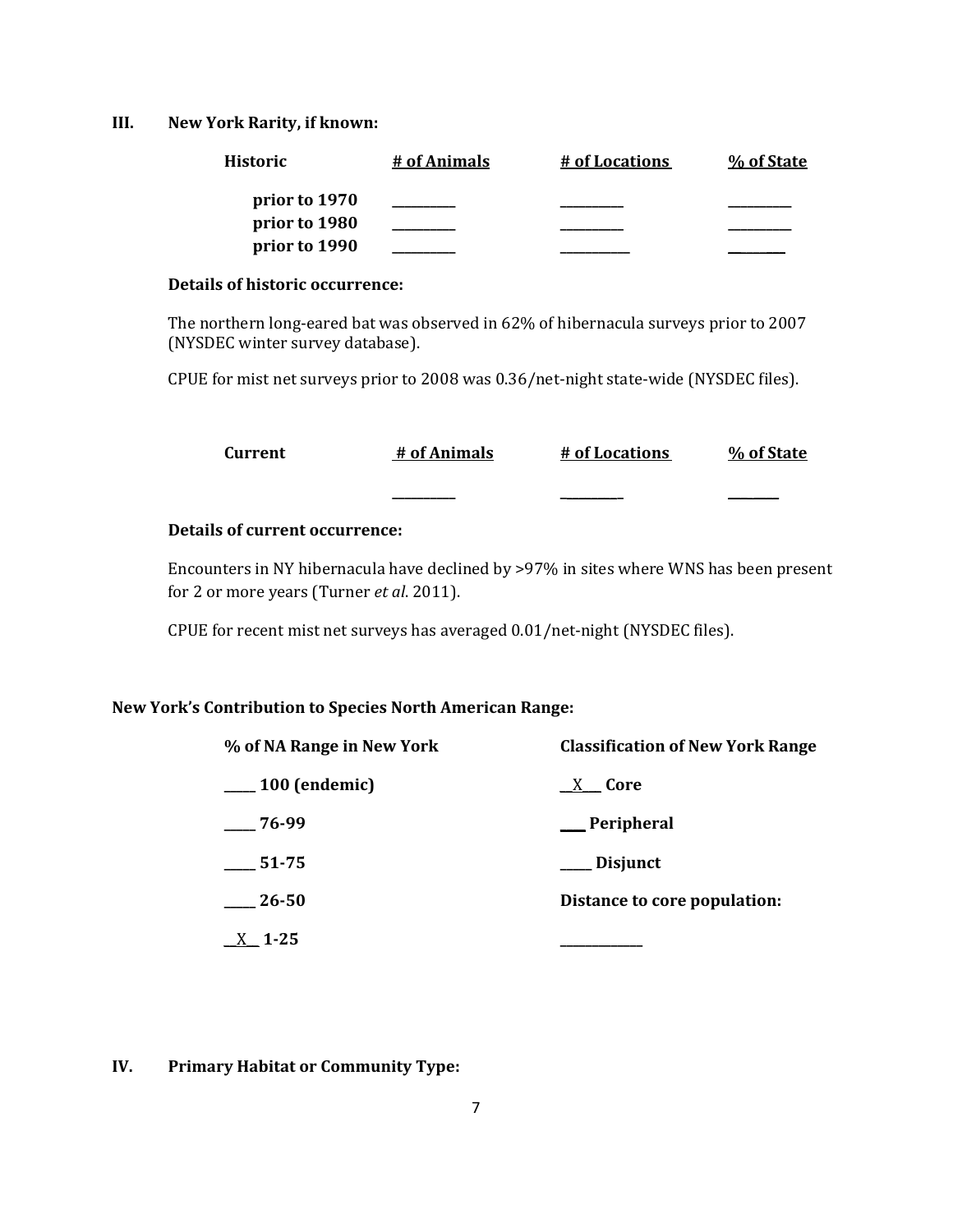- 1. Caves and Tunnels
- 2. Mine/Artificial Cave Community
- 3. Northeastern Upland Forest
- 4. Northeastern Wetland Forest

#### **Habitat or Community Type Trend in New York:**

| Declining                  | X Stable Increasing                            |            | Unknown |
|----------------------------|------------------------------------------------|------------|---------|
|                            | Time frame of decline/increase: ______________ |            |         |
| <b>Habitat Specialist?</b> |                                                | <b>Yes</b> | - No    |
| <b>Indicator Species?</b>  |                                                | Yes.       | N0      |

#### **Habitat Discussion:**

Although the published literature frequently associates the northern long-eared bat with forests in later stages of successional development, the frequency of encounter prior to 2007 suggests that the species may be found in a wide variety of forest types.

Aside from a tendency to favor deep crevices for hibernation, the species shows no strong preferences for particular cave or mine characteristics (Caceres and Barclay 2000). Most bat hibernacula in NY contained this species prior to 2007, supporting the notion that the species does not exhibit preference for rare environmental conditions.

The northern myotis overwinters primarily in multi-species hibernacula in caves or abandoned mines and generally comprise a small proportion of the total number of individuals (Caceres and Pybus 1997).

Individuals may travel considerable distance from hibernacula to seasonal habitat. The maximum reported 56 km (Nagorsen and Brigham 1993) is short compared to other *Myotis* and probably understates their capability.

Environmental conditions in caves are prime for the fungus, *Pseudogymnoascus destructans*, formerly *Geomyces*, which is the causative agent of white-nose syndrome (New Hampshire Fish and Game 2013). Hibernacula therefore serve as reservoirs for the disease (Lorch et al. 2013). In New York, sites with warmer temperatures experienced significantly more severe declines than sites with cooler temperatures (Langwig et al. 2012). Environmental reservoirs increase the likelihood that a species will go extinct from the disease.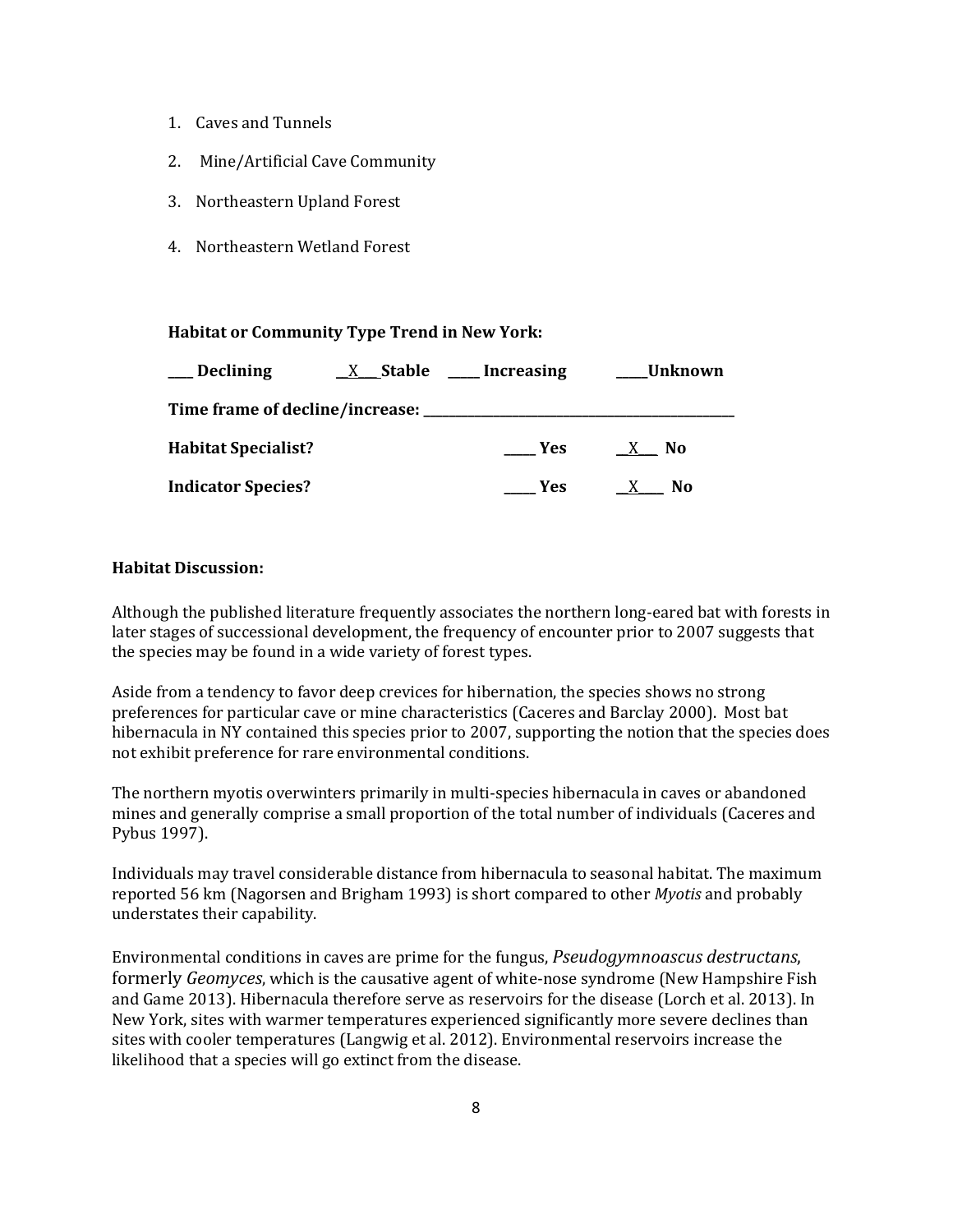Short migratory movements between summer roost and winter hibernacula between 56 km (35 mi) and 89 km (55 mi) have been documented most often (Nagorsen and Brigham 1993 p. 88; Griffin 1945, p. 53). However, movements from hibernacula to summer colonies may range from 8 to 270 km (5 to 168 mi) (Griffin 1945, p. 22).

Much of the published literature (Krusic *et al.* 1996, Thomas 1988, Jung *et al.* 1999, Lacki and Schwierjohann 2001, Broders and Forbes 2004) suggests presence of the species in spring and summer is correlated with the availability of features that often associated with older forests, such as uneven forest age with a significant percentage of trees of advanced age, multi-layered vertical structure and standing snags. Capture data from NY and elsewhere, however, suggest that the northern myotis does not require older forests.

Maternity colonies are often established beneath peeling bark or within hollow trees or cavities (Caceres and Pybus 1997) and thus the presence of large, partially dead or decaying trees may be a major habitat feature for the species. Frequent roost-switching has been reported and females may preferentially select roost sites with high solar exposure (Lacki and Schwierjohann 2001).

The species' preferred habitat has often been characterized as "cluttered" (Patriquin and Barclay 2003, Carter and Feldhamer 2005) and the bat is well-adapted to foraging in dense vegetation, often at canopy level. Site occupancy has been documented as being inversely related to the proportion of edge habitat within a patch (Yates and Muzika 2006) leading to its characterization as a species of forest interiors (Henderson and Broders 2008).

#### **V. New York Species Demographics and Life History**

#### \_\_X\_\_ **Breeder in New York**

- \_\_X\_\_ **Summer Resident**
- \_\_X\_\_\_ **Winter Resident**
- **\_\_\_\_\_ Anadromous**

**\_\_\_\_\_ Non-breeder in New York**

- **\_\_\_\_\_ Summer Resident**
- **\_\_\_\_\_ Winter Resident**
- **\_\_\_\_\_ Catadromous**
- **\_\_\_\_\_ Migratory only**
- **\_\_\_\_\_Unknown**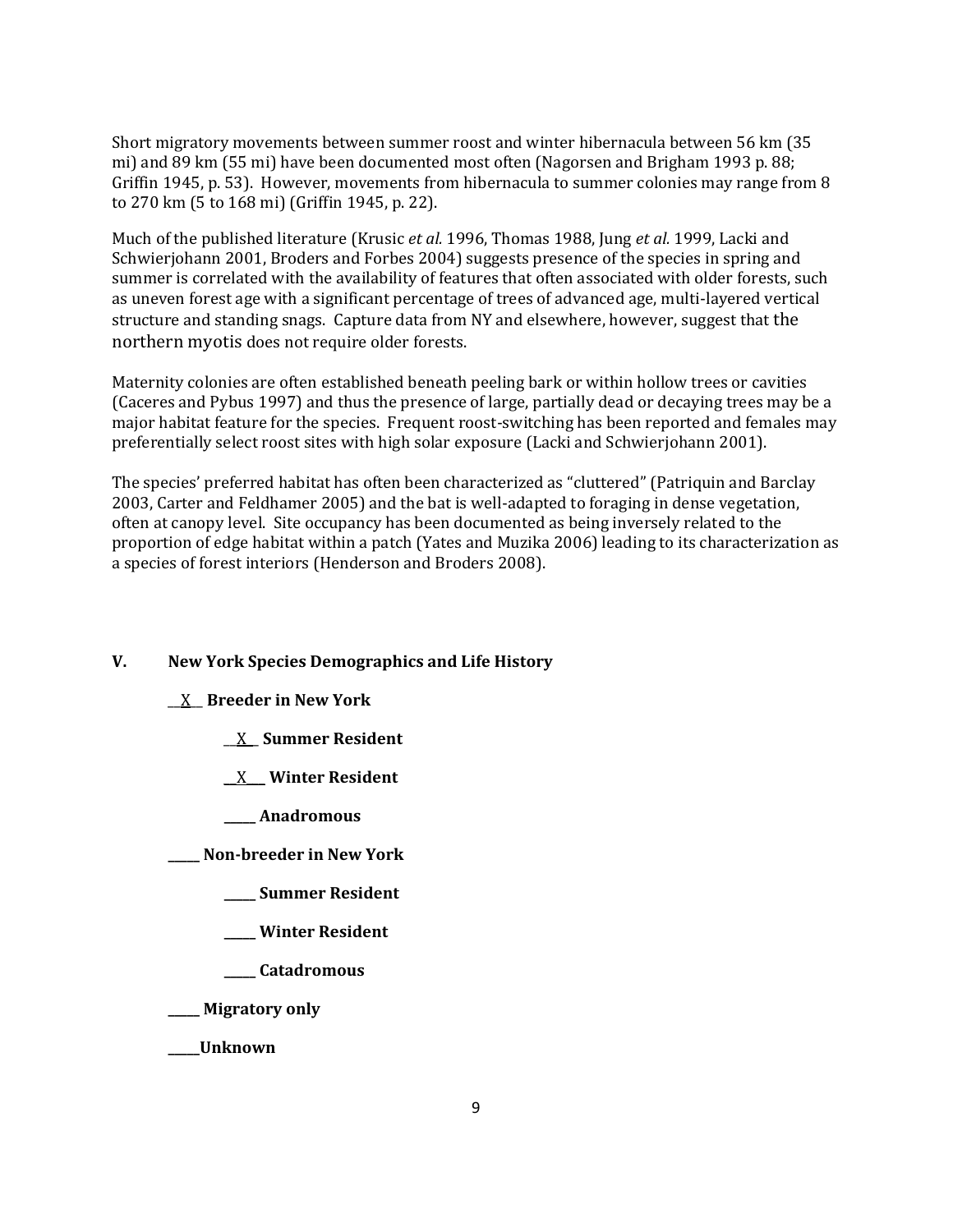#### **Species Demographics and Life History Discussion:**

Northern myotis are mostly solitary or gathered in small groups, but in the spring the females cluster in maternity colonies, although still in small numbers. Most maternity colonies are thought to be in hollows in tree limbs or under the loose bark, and several have been found in shaded artificial bat houses. Small maternity colonies have also turned up behind shutters and in buildings (Whitaker and Hamilton 1998).

Northern myotis enter hibernation in October and November, and emerge in March or April. It does not make extended migrations, often hibernating in nearby caves and mines. It typically chooses those used concurrently by bats of other species, primarily *Eptesicus fuscus*, *Perimyotis subflavus*, *Myotis lucifugus*, and *Myotis sodalis*. However, the bats are often partitioned within the hibernaculum, with the other Myotis usually in large colonies and the northern myotis single or in groups of two or three. Like the little brown myotis, the northern-long eared myotis often emerge in winter and fly around briefly, but the function of the behavior is not known, as they don't feed at this time even when insects are available (Whitaker and Rissler 1993). An average weight loss of 41% and 45% in hibernating females and males has been reported (Whitaker and Hamilton 1998).

Little is known about the food habits of this species but it appears to be a moth strategist, with various beetles, flies, caddis flies, and spiders also an important component of their diet (Whitaker and Hamilton 1998).

Like many other eastern colonial bats, the northern myotis does exhibit delayed fertilization. Mating is believed to occur in August and September, when the species can be found swarming at the entrances to caves along with other species such as the little brown myotis, Indiana bat, and tricolored bat. Maternity colonies may number up to 100 individuals (Whitaker and Hamilton 1998).

Fecundity is low, with females bearing a single offspring annually (Caceres and Barclay 2000). There is much variation in the birth dates for this species, but it usually occurs in July, or at least later than in most other eastern U.S. bats (Whitaker and Hamilton 1998). Though sex ratio at birth is 1:1, most studied populations are heavily male-biased suggesting that females have a higher mortality rate, perhaps due to energetic costs or other hazards associated with reproduction. This species is long-lived, with the oldest recorded individual found dead in the cave where it had been banded 19 years before (Hall *et al.* 1957). Juvenile mortality is thought to be high.

#### **VI. Threats:**

White-nose syndrome (WNS), discovered in New York in 2006, has caused severe mortality in several species of bats, and resulted in formally common bat species becoming rare across the landscape (Frick *et al.* 2010). The threat posed by white-nose disease far exceeds all other threats. Even prior to the arrival of the disease, hibernating populations were known to be susceptible to depletion of stored energy reserves and subsequent death due to excessive arousal during hibernation, as might take place during human intrusion in hibernacula. The presence of the disease greatly exacerbates this threat (Carl Herzog, pers. comm.).

Hibernating bats are susceptible to direct harm from vandalism, although this is thought to be a relatively minor threat (Carl Herzog, pers. comm.).

Wind turbines pose a localized and relatively minor threat (Carl Herzog, pers. comm.).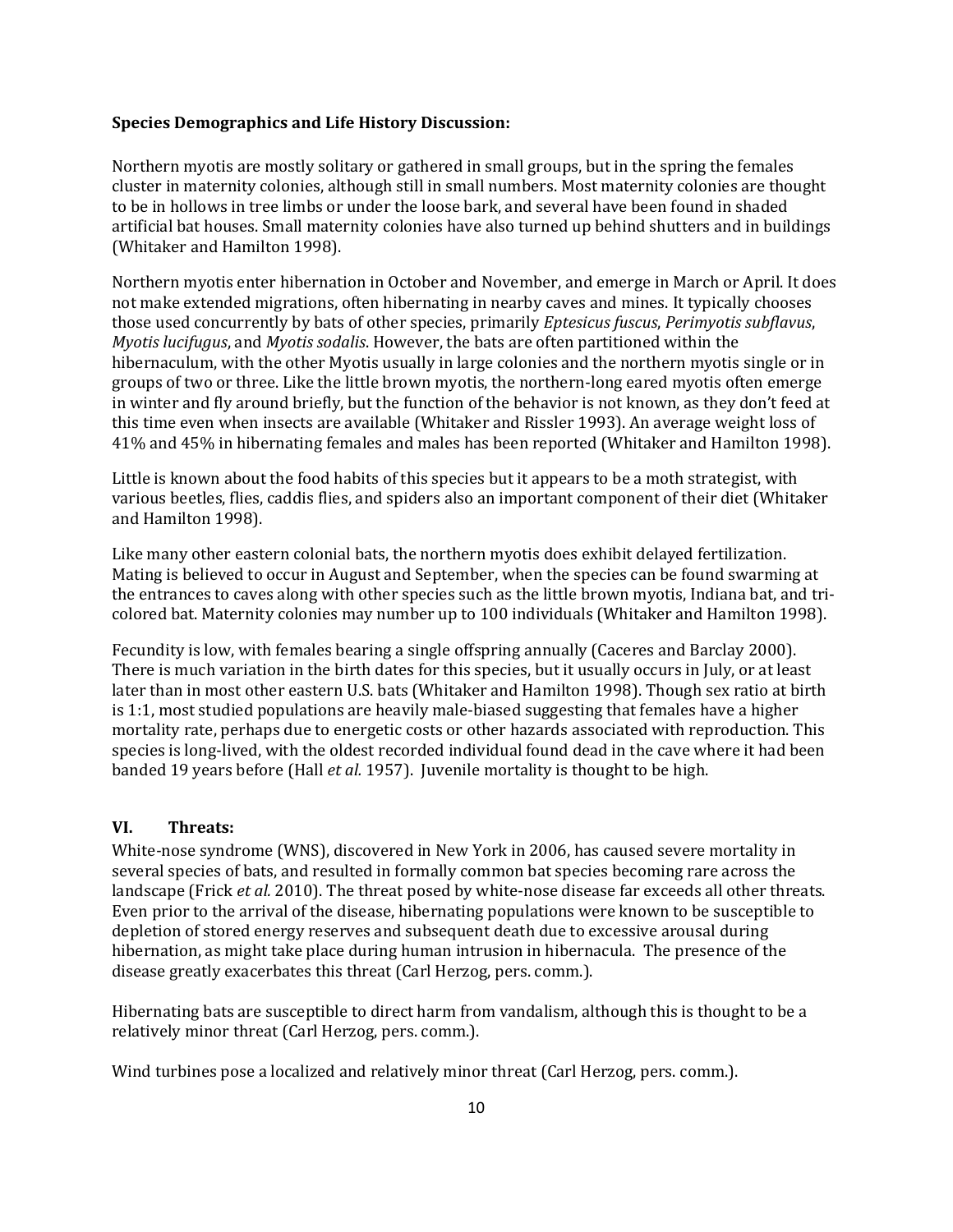Hibernacula flooding and collapse threaten bats in some hibernation sites, but the threat is not significant at the population level (Carl Herzog, pers. comm.).

# **Are there regulatory mechanisms that protect the species or its habitat in New York?**

\_\_\_X\_\_\_ **No \_\_\_\_\_ Unknown**

**\_\_\_\_\_ Yes** 

# **Describe knowledge of management/conservation actions that are needed for recovery/conservation, or to eliminate, minimize, or compensate for the identified threats:**

Prevention of intrusions into hibernacula is the only currently known management action able to reduce the impact of white-nose disease.

Species declines suggest that habitat availability is not limiting for populations.

Conservation Actions discussed at Expert Meeting in December 2013:

- Work with landowners to erect gates to regulate access to the selected hibernacula. [Partially completed]
- Continue to survey new potential hibernacula as they are discovered. [Ongoing]
- Survey winter populations as indicated in the objectives, develop alternative population monitoring techniques [Ongoing]
- Protect hibernacula and wintering areas
- Operational measures for wind projects
- Coordinate with nuisance wildlife control officers
- Locate maternity colonies
- Coordinate with cavers
- Include LBB conservations actions re: WNS National Plan, page 18

#### **References**

- Barbour, R., and W. Davis. 1969. Bats of America. University Press of Kentucky, Lexington, Kentucky, USA.
- Broders, H.G., and G.J. Forbes. 2004. Interspecific and intersexual variation in roost-site selection of northern long-eared and little brown bats in the Greater Fundy National Park ecosystem. Journal of Wildlife Management 68: 602-610.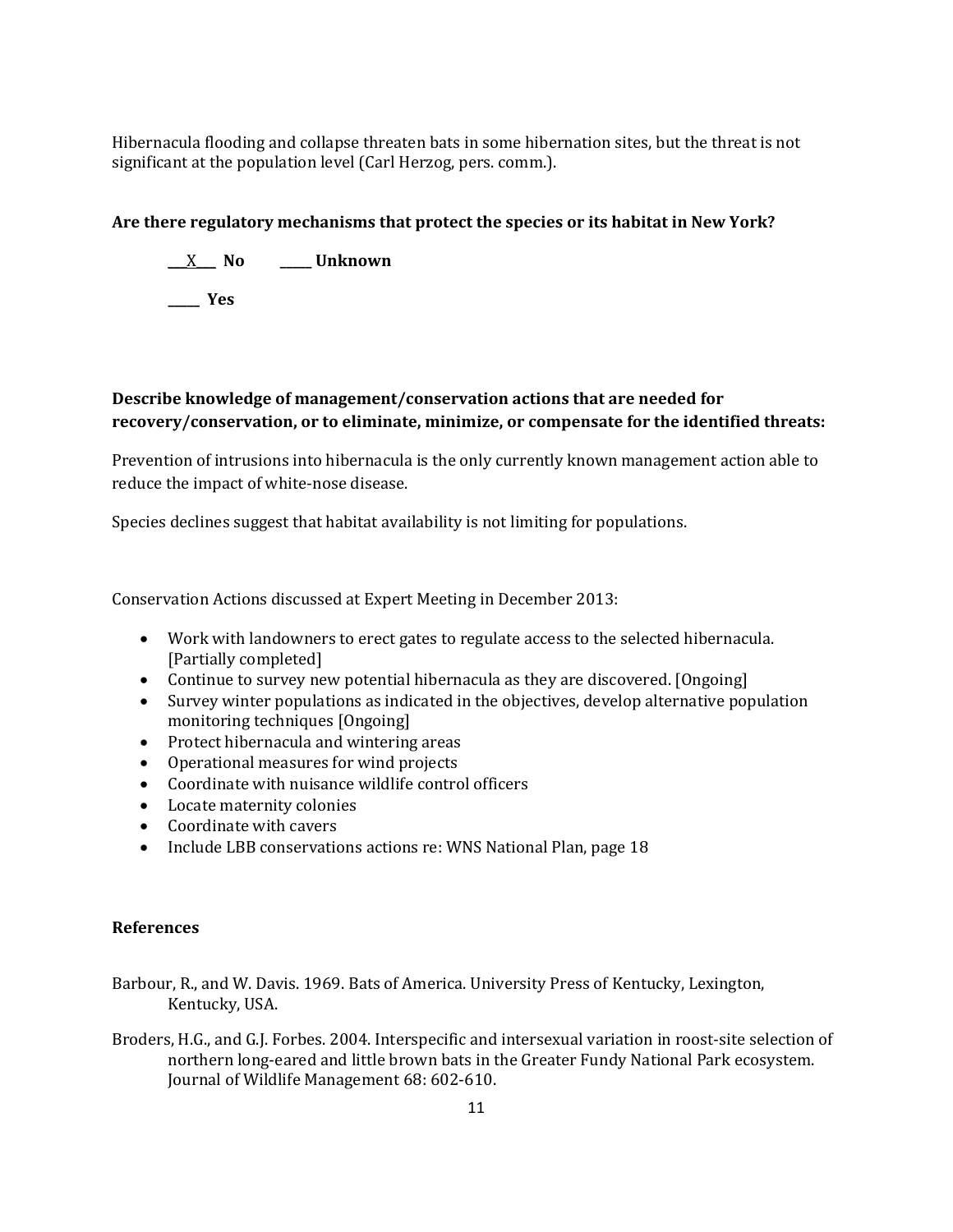Caceres, M.C., and R. Barclay. 2000. *Myotis septentrionalis*. Mammalian Species 634: 1-4.

- Caceres, M. C., and M. J. Pybus. 1997. Status of the northern long-eared bat (*Myotis septentrionalis*) in Alberta. Alberta Environmental Protection, Wildlife Management Division, Wildlife Status Report No. 3, Edmonton, Alberta, Canada.
- Carter, T.C., and G.A. Feldhamer. 2005. Roost tree use by maternity colonies of Indiana bats and northern long-eared bats in southern Illinois. Forest Ecology and Management 219: 259- 268.
- Crnkovic, A.C. 2003. Discovery of northern long-eared myotis, *Myotis septentrionalis*, in Louisiana. Southwestern Naturalist 48: 715-717.
- Frick, W. F., J. F. Pollock, A. Hicks, K. Langwig, D. S. Reynolds, G. G. Turner, C. Butchowski, T. H. Kunz. 2010 b. A once common bat faces rapid extinction in the northeastern United States from a fungal pathogen. Science 329:679-682.
- Harvey, M. J. 1992. Bats of the eastern United States. Arkansas Game and Fish Commission in cooperation with the U. S. Fish and Wildlife Service and Tennessee Technological University. Little Rock, Arkansas, USA.
- Hall, J. S., R. J. Cloutier, and D. R. Griffin. 1957. Longevity records and notes on tooth wear of bats. Journal of Mammalogy 38:407–409.
- Henderson, L.E., and H.G. Broders. 2008. Movements and resource selection of the northern long eared myotis (*Myotis septentrionalis*) in a forest-agriculture landscape. Journal of Mammalogy 89: 952-963.
- Jones, J. K., Jr., R. S. Hoffman, D. W. Rice, C. Jones, R. J. Baker, and M. D. Engstrom. 1992. Revised checklist of North American mammals north of Mexico, 1991. Occasional Papers, The Museum, Texas Tech University 146:1-23.
- Jung, T.S., I. Thompson, R. Titman, and A. Applejohn. 1999. Habitat selection by forest bats in relation to mixed-wood stands types and structure in central Ontario. Journal of Wildlife Management 63: 1306-1319.
- IUCN 2012. IUCN Red List of Threatened Species. Version 2012.2. <www.iucnredlist.org>. Accessed 30 April 2013.
- Krusic, R.A., Yamasaki, M., Neefus, C., and P.J. Pekins. 1996. Bat habitat use in the White Mountain National Forest. Journal of Wildlife Management 60: 625-631.
- Lacki, M., and J. Schwierjohann. 2001. Day roost characteristics of northern bats in mixed mesophytic forest. Journal of Wildlife Management 65: 482-488.
- Langwig, K.E., W.F. Frick, J.T. Bried, A.C. Hicks, T.H. Kunz, and A.M. Kilpatrick. 2012. Sociality, density-dependence, and microclimates determine the persistence of populations suffering from a novel fungal disease, white-nose syndrome. Ecology Letters 15:1050–1057.